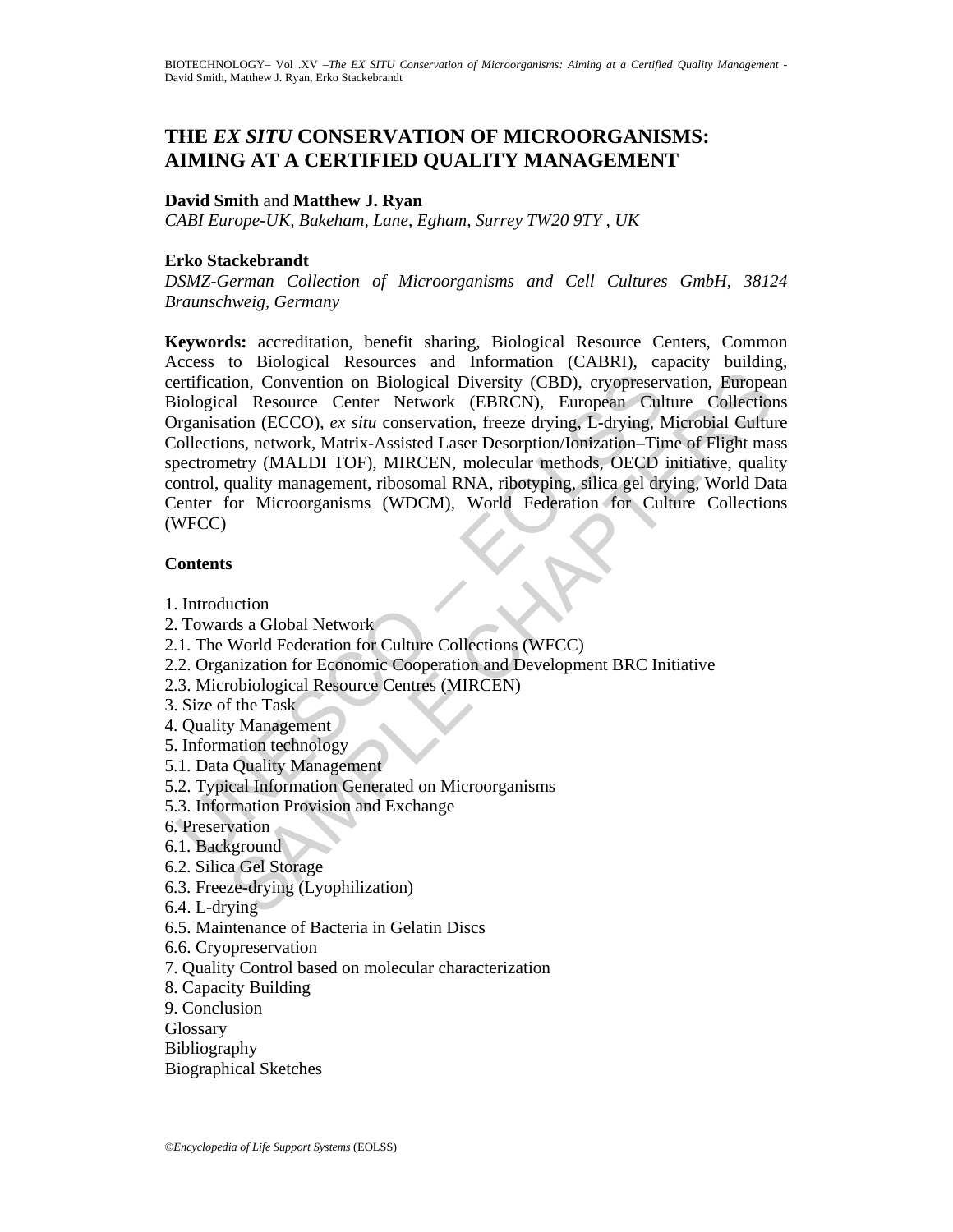#### **Summary**

sociated information for use for the public good. The size of the task<br>nly a small proportion of the microorganisms in nature described and<br>et culturable in the laboratory. It is apparent that no single center<br>destrective, d information for use for the public good. The size of the task is cnormous wit<br>all proportion of the microorganisms in nature described and the majority neurable<br>in the laboratory. It is apparent that no single center can This chapter is concerned with the issue of conserving microorganisms as biological resources for the benefit of human life and activities. It presents an overview of global efforts in the identification, conservation, data generation and quality management of microorganisms and points out to the need for increased financial support to this challenging task. While there is enormous biodiversity in some world regions for inventory work, the inadequate resources in these not well developed regions poses problems in establishing resources centers with the required financial support. Biological Resource Centres (BRC) are the  $21<sup>st</sup>$  century culture collections developed to keep pace with user needs and to provide high quality materials to underpin biotechnology. They provide a repository for key organisms and supply samples and associated information for use for the public good. The size of the task is enormous with only a small proportion of the microorganisms in nature described and the majority not yet culturable in the laboratory. It is apparent that no single center can conserve, preserve, characterize, distribute and have a thorough knowledge of all organisms. This requires a coordinated effort, the sharing of tasks and the implementation of common practices and processes so as to deliver reproducible and common products of high quality from the network. A user would expect common approaches and should not be confused by a plethora of different approaches. The Organisation for Economic Cooperation and Development (OECD) coordinated an effort to bring together best practice and offer guidance for culture collections globally to adopt and implement. Quality management extends across all critical elements of a BRCs tasks from the isolation through preservation to distribution of strains. Several organizations representing culture collections such as the World Federation for Culture Collections (WFCC) have developed guidance for collection operations and these have been drawn together to offer a comprehensive and authoritative set of best practices for BRCs. These practices can be implemented formerly through third party independently audited processes and users are finding this a good way to establish confidence in suppliers. If a network is to operate efficiently it should have a base line for expectations from members in delivering their common tasks. Operating quality management systems comes with advantages but not without costs and many BRCs will require capacity building. Mechanisms need to be established to organize this efficiently and in an affordable way so that benefits outweigh costs. Implemented well a certification system for collections and an efficient networking mechanism will help collections deliver the tools for biotechnology in a legal and operational framework that will benefit all.

## **1. Introduction**

The rationale to establish an *ex situ* collection of microorganisms is due to the recognized role microorganisms play in the environment; not only are they global players in the metabolism of nitrogen, phosphate, oxygen and carbon, but many are also of immense scientific and economic benefit. However, some also cause problems to humans, animals and plants. Such organisms must be conserved and made readily available for research and utilization in academia and industry. The recognized importance of microorganisms in industrial countries is the reason for the concentration of public collections in the Northern hemisphere; in contrast, only a few collections are situated in those areas of the world which are rich in biodiversity. Here, their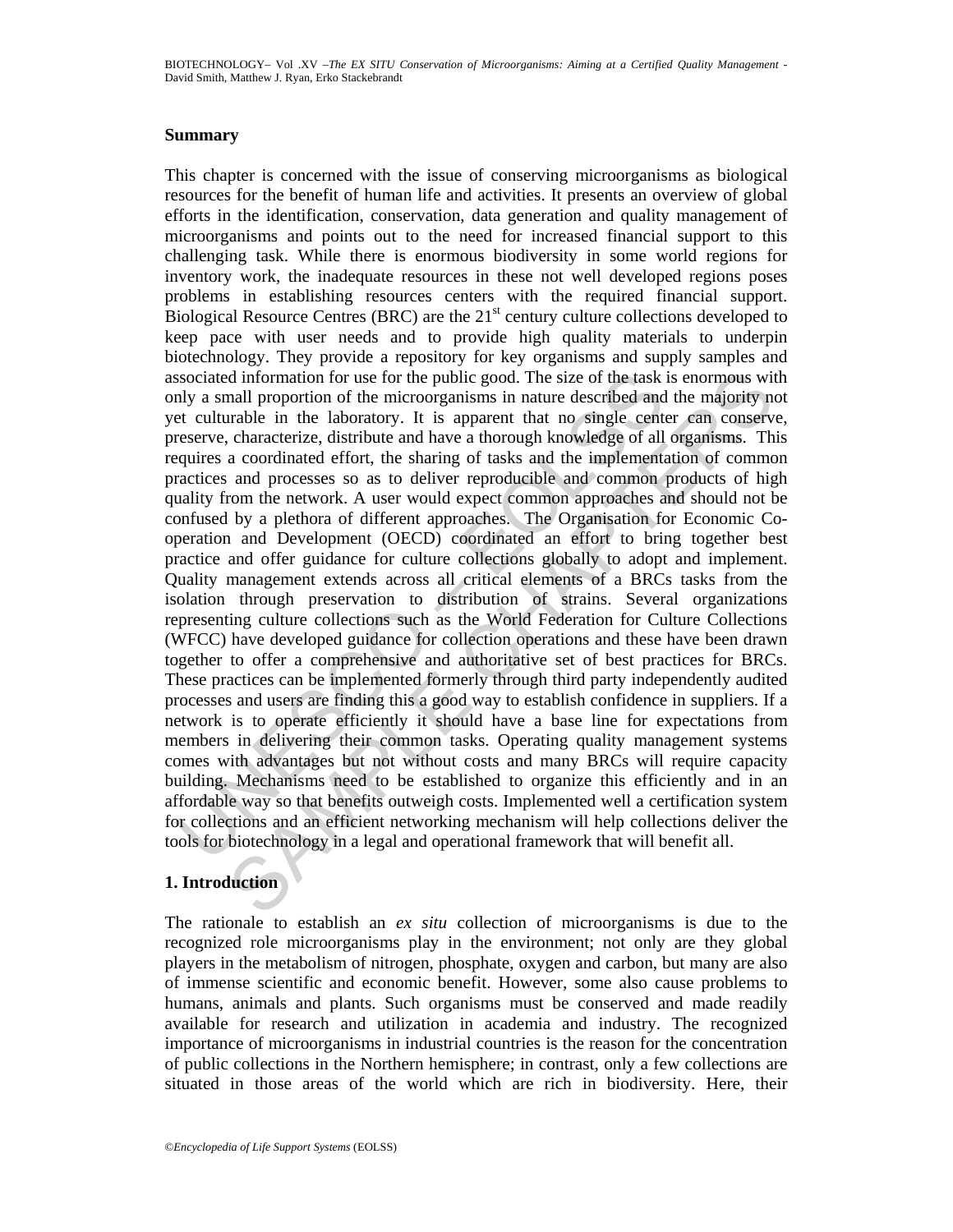establishment appears significant in order to develop the bioeconomy and to provide the platform for training of isolation strategies, identification, biosystematics, and collection management. The number of novel species in bacteriology and mycology is too vast to neglect the "diversity hot spots" on this planet with their rich and untapped reservoirs of metabolic and, hence bioeconomic potential. The human resources, facilities, technologies and knowledge necessary to maintain, preserve and exploit microorganisms require development in order to meet the demands to complete the world's biodiversity inventory and to harness the world's genetic resources for the benefit of humankind.

ffers more than biotechnology, e.g., understanding the evolution of th<br>educate biosystematists, it is biotechnology that is key to meet the<br>entury. The global taxonomic impediment has been recognized an<br>entury. The global or than biotechnology, e.g., understanding the evolution of the tree of life an biotechnology, e.g., understanding the evolution of the reso f ife 2n The global taxonomic impediment has keen recognized and imitatives any For humankind to benefit from biodiversity it must understand and utilize the potential through the ability to identify and maintain biological resources. Though biodiversity offers more than biotechnology, e.g., understanding the evolution of the tree of life and to educate biosystematists, it is biotechnology that is key to meet the needs of the  $21<sup>st</sup>$ century. The global taxonomic impediment has been recognized and initiatives are underway to help lead to its resolution. The Convention on Biological Diversity (CBD, http://www.biodiv.org/convention/default.shtml) has specifically included microorganisms and the importance of *ex situ* collections, as well as benefit sharing. This development stands in contrast to the reduction in numbers of taxonomists and the high average age of most: facts that do not bode well for the future. However, traditional microbiology finds its alliance in molecular biology and modern non-culture tools which are utilized to recognize the vast diversity of microorganisms. For example only a small fraction of microbes can be grown in culture. To culture the huge numbers of microbial species yet to be discovered requires innovative isolation strategies, automated identification and a high quality global network of bioinformation of properties of organisms already in culture. The small number of 600-800 described type strains of novel prokaryotic species is the best argument for a global effort to unravel the World's microbial diversity, potentially representing in terms of species numbers, about 50% of total biodiversity. In addition to the human resources there are many other and varied needs to develop capacity to deal with the biodiversity needs. Many organizations and programs are carrying out isolation projects with in a non-coordinated effort from which different microbiological disciplines would benefit; training often lacks clear objectives for the long-term and quite often the training is in vain because the recipients move on or change careers. Some Governments are investing in biodiversity where others, although recognizing the value of biodiversity, don't know where to begin.

The OECD has recognized in their report, *Biological Resource Centres – Underpinning the Future of Life Sciences and Biotechnology* (http://oecdpublications.gfi-nb.com/cgibin/oecdbookshop. storefront) the crucial role of Biological Resource Centres (BRCs) as a key element of the scientific and technological infrastructure for the life sciences and biotechnology. This report not only initiated the definition of a BRC but highlights the need for high quality collections as a prerequisite for meeting the requirements of the 21st century. Managed under a yet to be defined common set of quality standards, BRCs will represent a new generation of culture collections and genetic resource banks. BRCs must meet the standards of quality and expertise demanded by the international community of scientists and industry for the delivery of biological information and materials that will enable research and development in biotechnology. The OECD report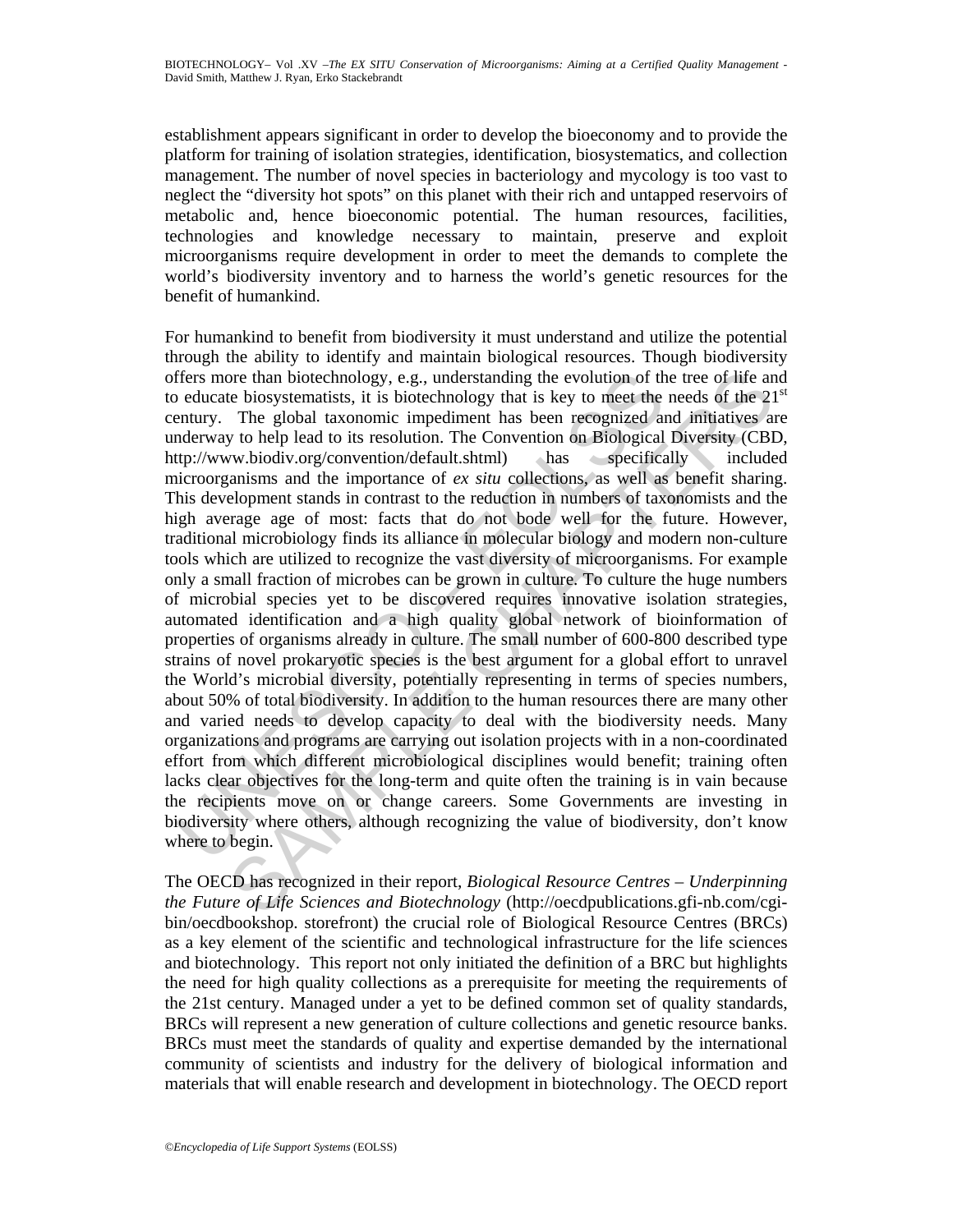also recommends the creation of a Global Biological Resource Centre Network (GBRCN), a consortium of networks presently under discussion. BRCs will have little relevance unless the organisms they hold are recognized by the national and international user as a high quality product in terms of purity, viability, genetic identity and are accompanied by a maximum of relevant bioinformation. This chapter discusses how microorganisms should be preserved and their identities authenticated under defined "best practice" recommendations.

## **2. Towards a Global Network**

Culture Collection organizations such as the World Federation for Culture collections (WFCC) and the European Culture Collection Organisation (ECCO) act as forums for discussion. They bring together a critical mass of collections and users, and attempt to coordinate activities, exchange information and provide technology transfer in order to facilitate progress in this vital task.

## **2.1. The World Federation for Culture Collections (WFCC)**

iscussion. They bring together a critical mass of collections and user<br>oordinate activities, exchange information and provide technology tracilitate progress in this vital task.<br>
1. The World Federation for Culture Collect In. They bring together a critical mass of collections and users, and attempt to teativities, exchange information and provide technology transfer in order progress in this vital task.<br> **World Federation for Culture Colle** The WFCC was founded in 1963 and is a multidisciplinary commission of the International Union of Biological Sciences (IUBS) and since the separation of the International Union of Microbiological Societies (IUMS) from IUBS in 1979; it has operated as an inter-union commission (http://www.wfcc.info). It seeks to promote activities that support the interests of culture collections and their users. Member collections of the WFCC register with the World Data Center for Microorganisms (WDCM) and there are currently *over 500* member collections (http://wdcm.nig.ac.jp) with over 2000 staff. The WFCC has a total membership of around 600 from 62 countries. A congress is held every three years to discuss advances in technology and common policies with regard to biodiversity and the role of culture collections. The WFCC keeps its members informed on matters relevant to collections in its Newsletter and has work programs on patent depositions, postal, quarantine and safety regulations, safeguard of endangered collections, education, publicity, standards and biodiversity. Since 1986, the WFCC has overseen the activities of the WDCM and it is now the data center for the WFCC and the Microbial Resource Centers (MIRCENs) Network. It was established in 1966 and produced the first hard copy volume of the *World Directory of Collections of Cultures of Microorganisms* in 1972, whilst based at the University of Queensland, Australia. The WDCM relocated in 1986 to RIKEN, Saitama, Japan and then again in 1999 to the National Institute of Genetics, Japan. The *World Directory* illustrates some of the data held on the web site (http://wdcm.nig.ac.jp); it has indexes by country, main subjects studied, cultures held, the culture availability, their staff, and services offered. The WDCM collections hold in excess of 1 million strains, 44% are fungi, 43% bacteria, 2% viruses, and 11% others (including plasmids, plant, animal cells and algae).

The WFCC is the largest independent global organization that represents professional individuals and culture collections, which preserve biodiversity and enable their proper use. They target living microorganisms, cell lines, viruses and parts and derivatives of them. Key values are authenticity and genetic integrity of the material and validity of the information provided.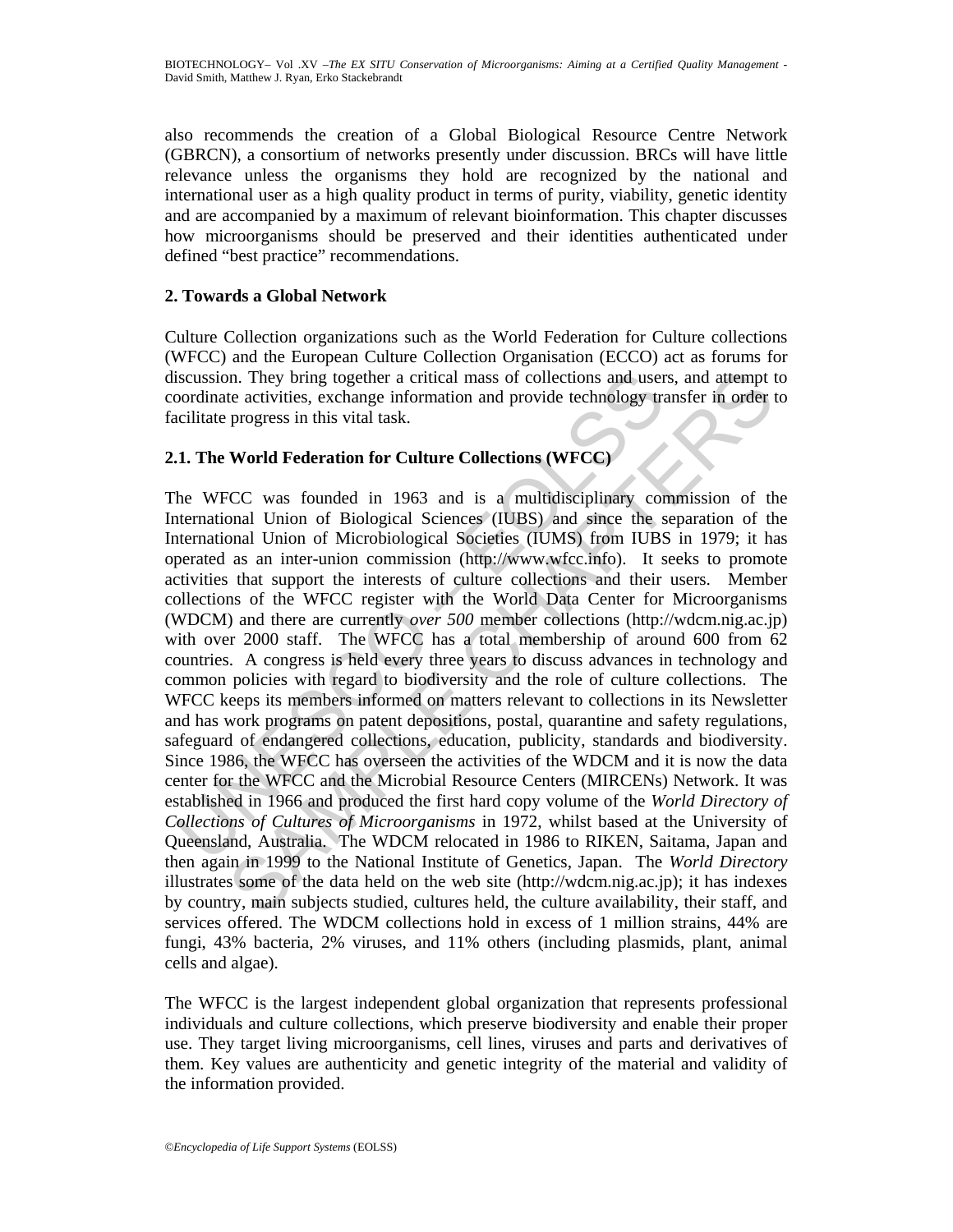The WFCC supports the professionals, organizations and individuals with interests in culture collection activities through:

- Networking, providing information and expertise and facilitating communication
- Facilitating access to the collection resources
- Providing training and promoting partnerships
- Encourage the development and implementations of quality and security procedures and the use of common standards and regulations
- Representing member interests in international organizations and forums
- Promoting the establishment of culture collections, their promotion and perpetuation

1 the growing international bio-economy, WFCC's members face in emands for worldwide and controlled access to biological resources<br>didustrial quality of their holdings and associated data and long-term guard<br>memorial emant rowing international bio-economy, WFCC's members face increasing globs<br>for worldwide and controlled access to biological resources, publie security<br>fall quality of their holdings and associated data and long-term genetic s In the growing international bio-economy, WFCC's members face increasing global demands for worldwide and controlled access to biological resources, public security, industrial quality of their holdings and associated data and long-term genetic stability of the material. Key to the use of microorganisms from culture collections is the retention of their properties as research and development must be based on authentic and wellpreserved biological material. It is therefore imperative that there is a quality assurance and regulatory framework for the operations of collections. To date several initiatives have lead to the development of guidelines to ensure best practice. The World Federation for Culture Collection (WFCC) has been helping collections in this respect for over 3 decades and have produced *Guidelines for the Establishment and Operation of Culture Collections* (http://www.wdcm.nig.ac.jp). In the 1990's the UK National Culture Collection (UKNCC) initiative drew together a quality management system (http://www.ukncc.co.uk). European collections collaborated similarly to produce the Common Access to Biotechnological Resources Information (CABRI) Guidelines (http://www.cabri.org). As a result, strains of organisms are supplied from member collections with traceability, conforming to national and international regulatory requirements, and are preserved in such a way as to retain their full potential.

## **2.2. Organization for Economic Cooperation and Development BRC Initiative**

As part of the OECD theme in biotechnology and the environment, a panel of experts was convened to explore the development of biological resource centers (http://oecdpublications.gfi-nb.com/cgi-bin/oecdbookshop.storefront). This program encompasses the establishment of Biological Resource Collections (BRC) and the creation of a Global BRC Network. This will require the transformation of traditional culture collections to BRCs operating to internationally agreed criteria and compliant with relevant national law, regulations and policies is a prerequisite for this global network.

The  $21<sup>st</sup>$  century dawned with the expectation that it would be the century of biotechnology and would particularly see the harnessing of the hidden potential of microorganisms. As the long-term sustainability of collections becomes an evermorefearsome battle, the issues of quality assurance, biosecurity, biosafety and other regulatory issues pile yet more demands upon the over-stretched culture collection. The task of maintaining representative samples of microbial diversity cannot be achieved by one collection alone and it is imperative that organisms utilized in biotechnology are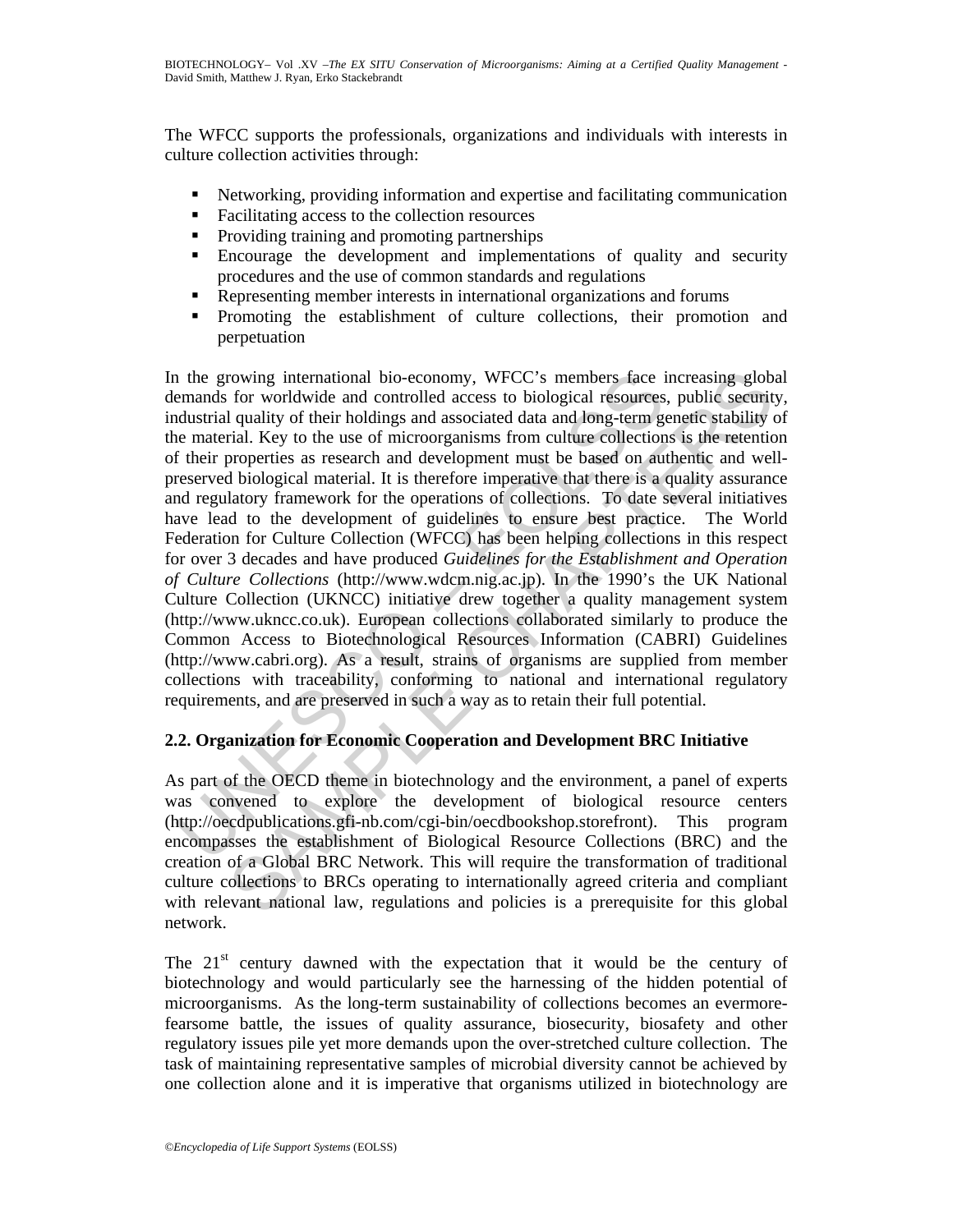maintained in a way that will ensure that they retain their full integrity. Therefore, it is essential that a world-wide network of collections interacts to provide the coverage required by the user. In order that a customer of such a network would get a consistent level of service and quality it is necessary to set standards for all collections to attain. In addition to the drive to improve quality culture collections must now deal with the vast diversity of new genetic entities generated by life scientists as they seek to reveal the genomes of many organisms and to engineer new cells with novel properties.

axonomic Initiative (http://www.biodiv.org/programs/cross-cu-<br>blaborate with the national, regional and world networks of collective<br>sele of the world 's expertise and develop programs to sustinia a<br>xonomic capacity. Acces incitative (http://www.biodiv.org/programs/cross-cutting/taxonomy<br>tect with the national, regional and wordl actworks of collections to make be<br>the world's expertise and develop programs to sustain and improve ou<br>ic capaci This increased demand is occurring whilst statistics of the World Data Centre for Microorganisms (WDCM) show a reduction in the number of registered collections (http://www.wfcc.info). With fewer biosystematists , it is imperative that organizations such as BioNET International (http://www.bionet-intl.org/) and the CBD's Global Taxonomic Initiative (http://www.biodiv.org/programs/cross-cutting/taxonomy/) collaborate with the national, regional and world networks of collections to make best use of the world's expertise and develop programs to sustain and improve our taxonomic capacity. Access to information is crucial; there are many initiatives in this area sponsored by the EU and others. The Global Biodiversity Information Facility (GBIF) is developing tools for data access and a collaborative approach to biodiversity information provision, and must explore ways of ensuring, there is no duplication of effort whilst drawing together the limited resources available to provide a resource for the furtherance of science. The WFCC is setting its priorities and most importantly wishes to help coordinate activities to the benefit of collections and their users. For the survival of collections to meet the needs of the coming century partnerships, sharing tasks and responsibilities, and coordination of effort is paramount.

No one collection, or country for that matter, will be able to meet these challenges alone. The OECD Report on BRCs stresses that to cope with the massive expansion of biological resources, including living biological materials and data on genomics, BRCs need to:

- Contribute to the coordination of efforts to conserve biodiversity and to provide access to natural and engineered biological resources.
- Assist in the development of a coordinated international system for decision making to guide appropriate acquisition, maintenance and distribution of biological resources so as to avoid unnecessary duplication of effort while preserving critical levels of biodiversity.
- Modernize to incorporate the latest developments in web-based electronic communication, bioinformational science and informatics technologies.
- Coordinate and unify catalogues and databases to meet the requirements of science in the developing post-genomics era.
- Develop new systems and technologies for the long-term maintenance and distribution of large numbers of diverse biological resources.
- Coordinate curation, as well as development and networking of informatics tools for data analysis, comparison and visualization.
- Ensure that the scientific community has access to affordable products and services.

If the user benefits from the accreditation of culture collections through better access to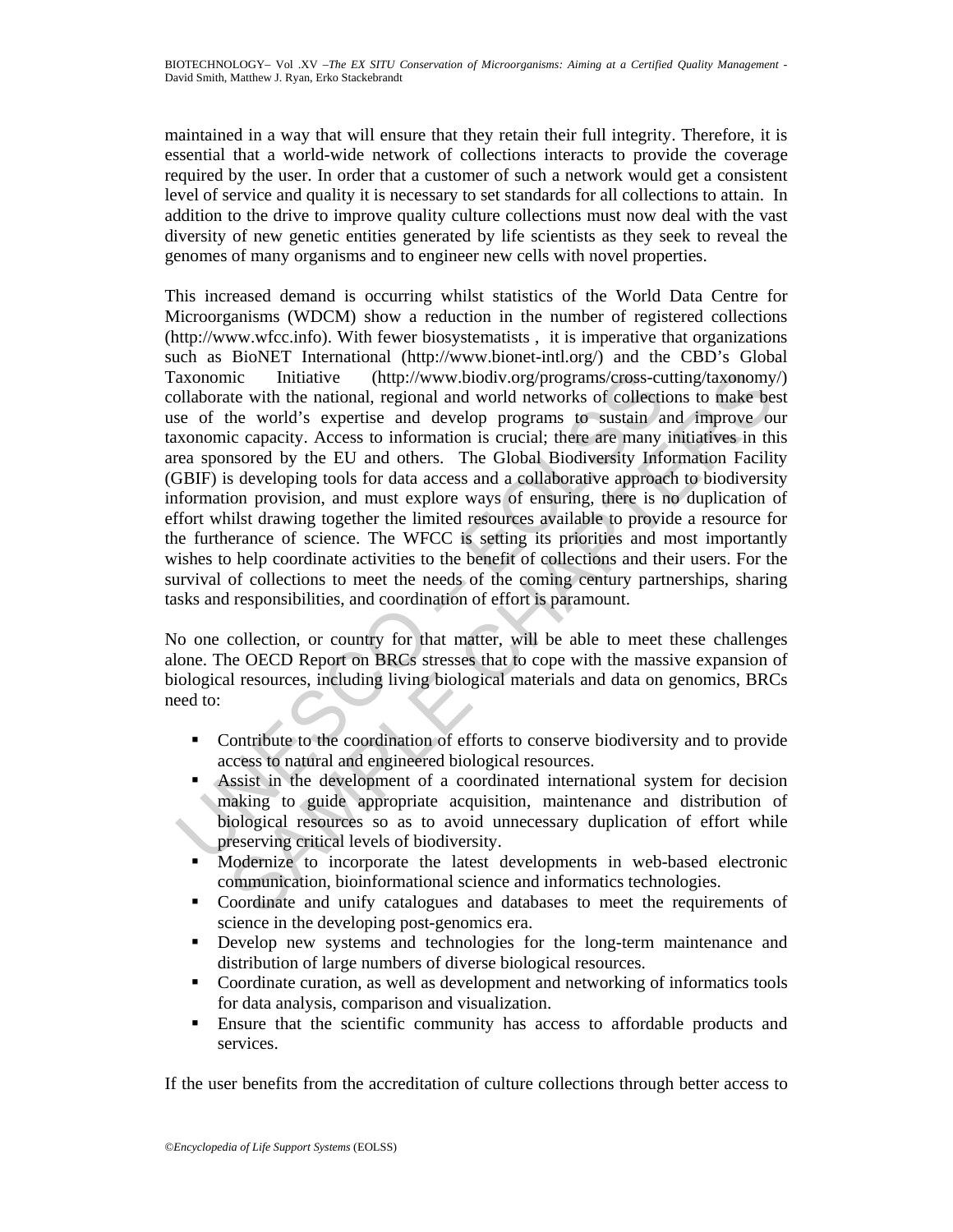authentic and reproducible materials in a transparent and traceable way, how does the collection benefit? There is an ever-increasing demand for authentic reference materials as more and more industries are adopting certification or accreditation as a means to demonstrate quality and competence. This may be the driving force for the business elements of a collection's strategy for long-term sustainability but it is also an increasing requirement to satisfy the sponsors of research who seek high quality science and solutions. The ability to demonstrate the competence to carry out and manage high quality research is being recognized by Research Councils and Government Departments in the UK and throughout the world. Third party evaluation through accreditation or certification may be the only way to demonstrate this.

### **2.3. Microbiological Resource Centres (MIRCEN)**

1974 UNEP, UNESCO and ICRO established the MIRCEN networ<br>
f this network are to preserve and exploit microbial gene pools, make<br>
developing countries and to carry out research and development<br>
icircobiology and biotechnolo UNEP, UNESCO and ICRO established the MIRCEN network. The objective<br>twork are to preserve and exploit microbial gene pools, make them accessibly<br>ping countries and to carry out research and development in environment<br>logy In 1974 UNEP, UNESCO and ICRO established the MIRCEN network. The objectives of this network are to preserve and exploit microbial gene pools, make them accessible to developing countries and to carry out research and development in environmental microbiology and biotechnology. The 34 MIRCENs carry out various activities to meet these ends including training and the provision of information. Further details can be obtained from The MIRCEN Secretariat, Division of Scientific Research and Higher Education, United Nations Educational Scientific and Cultural Organisation (UNESCO), 7 Place de Fontenoy, 75700 Paris, France, Tel: 010 331 4568 3883 Fax: + 331 430. Information on the MIRCEN fellowships is available on http://www.unesco.org/science/life/life1/rcenform.htm. The production of MIRCEN News in 1980 helped publicize the activities of the network; this has now broadened in content and is published as the World Journal of Microbiology and Biotechnology.

The task of maintaining biodiversity must be shared. There are vast numbers still to be discovered the majority of which are not yet culturable. If it were merely the conservation of these organisms of concern then *in situ* conservation may go some way to achieve this. However, it is clear that a better understanding of the microbial diversity is required, in particular to enable us to harness their properties for the benefit of humankind at a time when other natural resources are depleted. Additionally, disease is killing thousands of people every day and similar numbers are starving. No one collection or country can tackle this alone.

It is essential that:

- *Ex situ* conservation strategies are designed to support *in situ* conservation programs and to meet obligations to conventions, treaties and national law
- Mechanisms to derive benefits from GR exploitation to support biosystematics, collection maintenance, conservation and fundamental research are implemented
- Plans for the conservation of endangered or critical biodiversity elements must be designed
- Collection accession policies are be coordinated
- A coordinated approach to discover and understand microbial communities is needed
- A coordinated policy for funding *ex situ* conservation programs and *ex situ* collections is required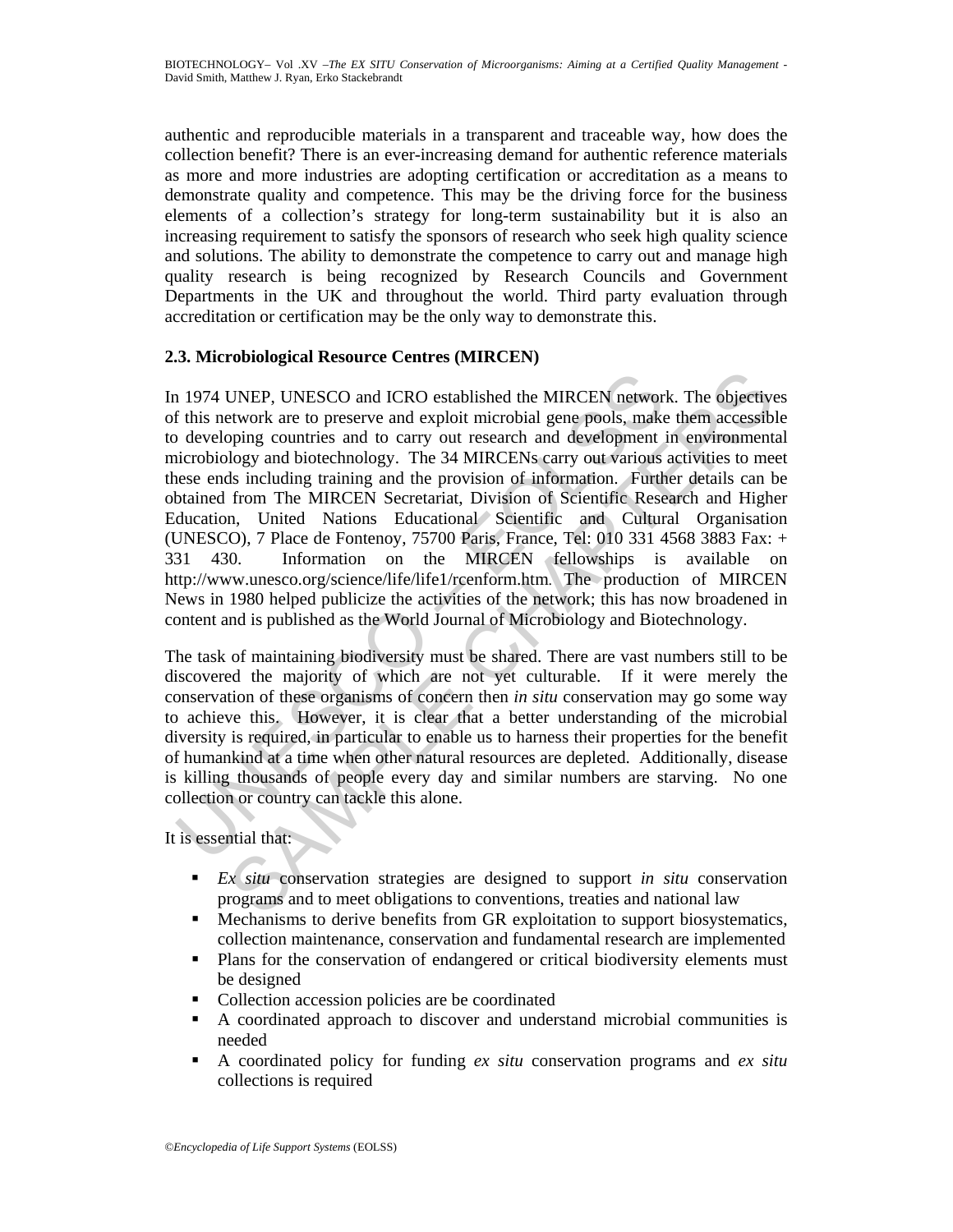- There is a coordinated effort to identify uses of biodiversity and to harness income streams to fund fundamental research, collection maintenance, biosystematics, and to support a bioeconomy
- A Framework for coordinated research, knowledge development and gap analysis is needed
- A better understanding on the genetic resource needs of industry, education, research leading to a bioeconomy
- A priority list of actions to protect and utilize biological resources is required
- A program is needed to raise the awareness of the importance of GR



# TO ACCESS ALL THE **31 PAGES** OF THIS CHAPTER, Visit: http://www.eolss.net/Eolss-sampleAllChapter.aspx

#### **Bibliography**

- - -

Bridge, PD (2002). The history and application of molecular mycology. *Mycologist* 16, 90-99. [A coverage of molecular methods applied to fungi their benefits and problems]

Bridge, PD, Spooner, BM and Roberts, PJ (2004) Reliability and use of published sequence data. *New Phytologist* 161: 15. [A study of 206 named sequences of the ribosomal RNA gene cluster in fungi revealed that up to 20% of these were considered unreliable]

Dykhuizen DE. (1998) Santa Rosalia revisited: Why are there so many species of bacteria? *Antonie van Leeuwenhoek Journal of Microbiology* 73, 25-33 [A survey of recent publication on the estimation of the number of prokaryotic species, ranging from several thousands to a billion]

TO ACCESS ALL THE 31 PAGES OF THIS CHA<br>Visit: http://www.colss.net/Eolss-sampleAllChapter<br>ibliography<br>indige, PD (2002). The history and application of molecular mycology. Mycoloverage of molecular methods applied to fungi **TO ACCESS ALL THE 31 PAGES OF THIS CHAP[TER](https://www.eolss.net/ebooklib/sc_cart.aspx?File=E6-58-13-04),**<br>Visit: http://www.eclss.net/Eolss-sampleAllChapter.aspx<br>by<br>phy<br>phy<br>cological compare that the product methods applied to fungitheric of molecular methods applied to fungitheir Gams, W, Hennebert, GL, Stalpers, JA, Jansens, D, Schipper, MAA, Smith, J, Yarrow, D and Hawksworth, DL (1988). Structuring strain data for the storage and retrieval of information on fungi and yeasts in MINE, Microbial Information Network Europe. *J Gen Microbiol* 134: 1667-1689. [ A comprehensive and detailed description of data fields for storage of fungal strain and species data]

Hawksworth DL (2001). The magnitude of fungal diversity: the 1.5 million species estimate revisited. *Mycological Research* 105: 1422-1432. [An evaluation of the estimated number of fungi yet to be discovered based on extent of new species being discovered and ratios between fungi and plants and fungi and insects]

Morris, GJ (1981). Cryopreservation: An introduction to cryopreservation in culture collections. Cambridge: Culture Centre of Algae and Protozoa. [A coverage of the theory and practice cryopreservation in the preservation of microorganisms]

Polge, C, Smith, AU and Parkes, S (1949). Revival of spermatozoa after dehydration at low temperatures. *Nature* 164: 666. [A significant paper in the development of cryobiology introducing glycerol as a cryoprotectant and describing a method forming the basis of many protocols of today]

Smith, D, Ryan, MJ and Day, JG (2001) The UKNCC Biological Resource: Properties, Maintenance and Management. Egham, Surrey, UK: UKNCC Secretariat, pp 382. [A coverage of culture collection practices and procedures, characterization and uses of microorganisms]

Ryzhov V. & Fenselau C. (2001). Characterization of the protein subset desorbed by MALDI from whole bacterial cells. *Analytical Chemistry* 73, 746–750 (2001) [A survey of protein peaks generated by MALDI-TOF, highlighting the importance of ribosomal proteins in patterns generated]